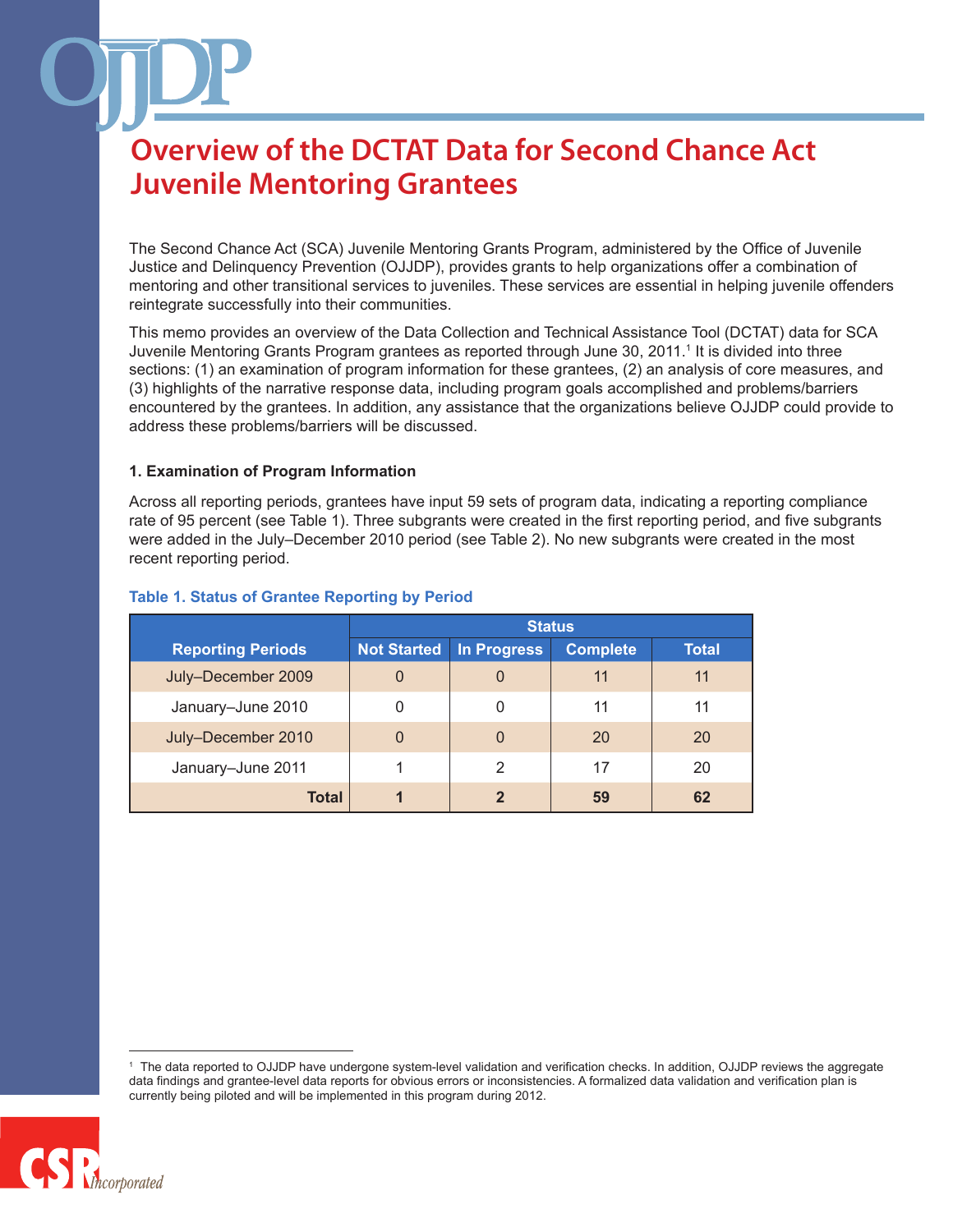Table 2 depicts the subgrantees and their report status for all reporting periods.

|                          | <b>Status</b>      |             |                 |       |
|--------------------------|--------------------|-------------|-----------------|-------|
| <b>Reporting Periods</b> | <b>Not Started</b> | In Progress | <b>Complete</b> | Total |
| July-December 2009       |                    | 0           | 3               | 3     |
| January-June 2010        |                    |             | 3               | 3     |
| July-December 2010       |                    | 0           | 8               | 8     |
| January-June 2011        |                    | 0           | 8               | 8     |
| <b>Total</b>             |                    | 0           | 22              | 22    |

### **Table 2. Status of Subgrantee Reporting by Period**

In examining the grant amounts by state, it was found that Indiana received the most total grant funds, followed by Texas and Georgia (Table 3).

### **Table 3. Total Grant Amount by State**

| <b>Grantee State</b> | <b>Grant Amount</b> |
|----------------------|---------------------|
| CA                   | \$545,115           |
| DE                   | \$525,435           |
| FL                   | \$226,190           |
| GА                   | \$1,053,990         |
| IA                   | \$567,419           |
| IL                   | \$450.239           |
| IN                   | \$1,130,838         |
| LΑ                   | \$624,384           |
| <b>MN</b>            | \$603,941           |
| NΗ                   | \$1,145,538         |
| <b>NM</b>            | \$1,155,100         |
| ΝY                   | \$567,419           |
| OR                   | \$624,824           |
| ΤN                   | \$362,736           |
| ТX                   | \$1,109,687         |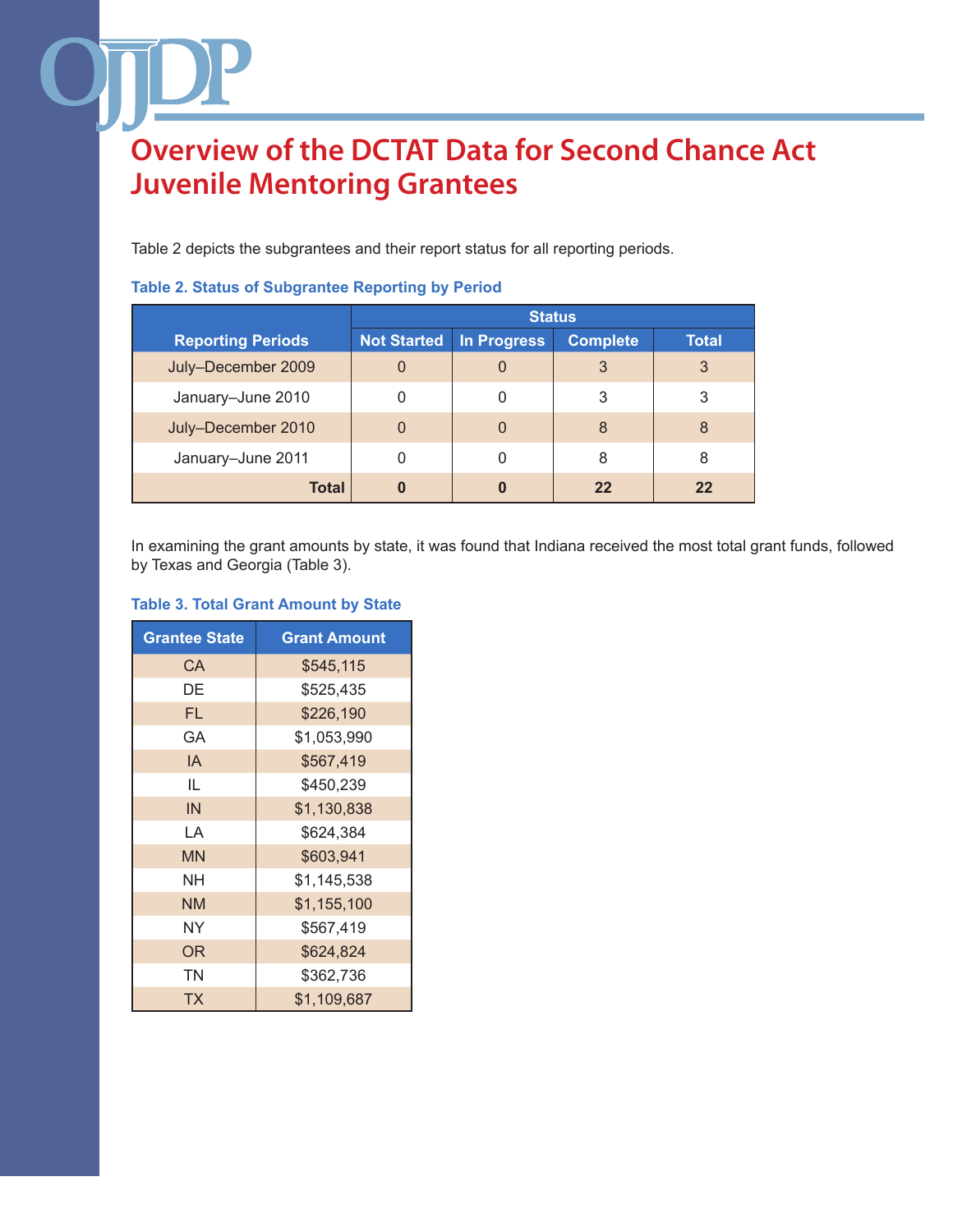The most grants/subgrants awarded during this period went to New Hampshire (n=6) and New Mexico (n=5). In addition, Georgia, Indiana, Louisiana, and Texas received two grants/subgrants each, with all other states having just one grant/subgrant. Figure 1 presents a state-by-state comparison.



### **Figure 1. Grants/Subgrants by State: January–June 2011**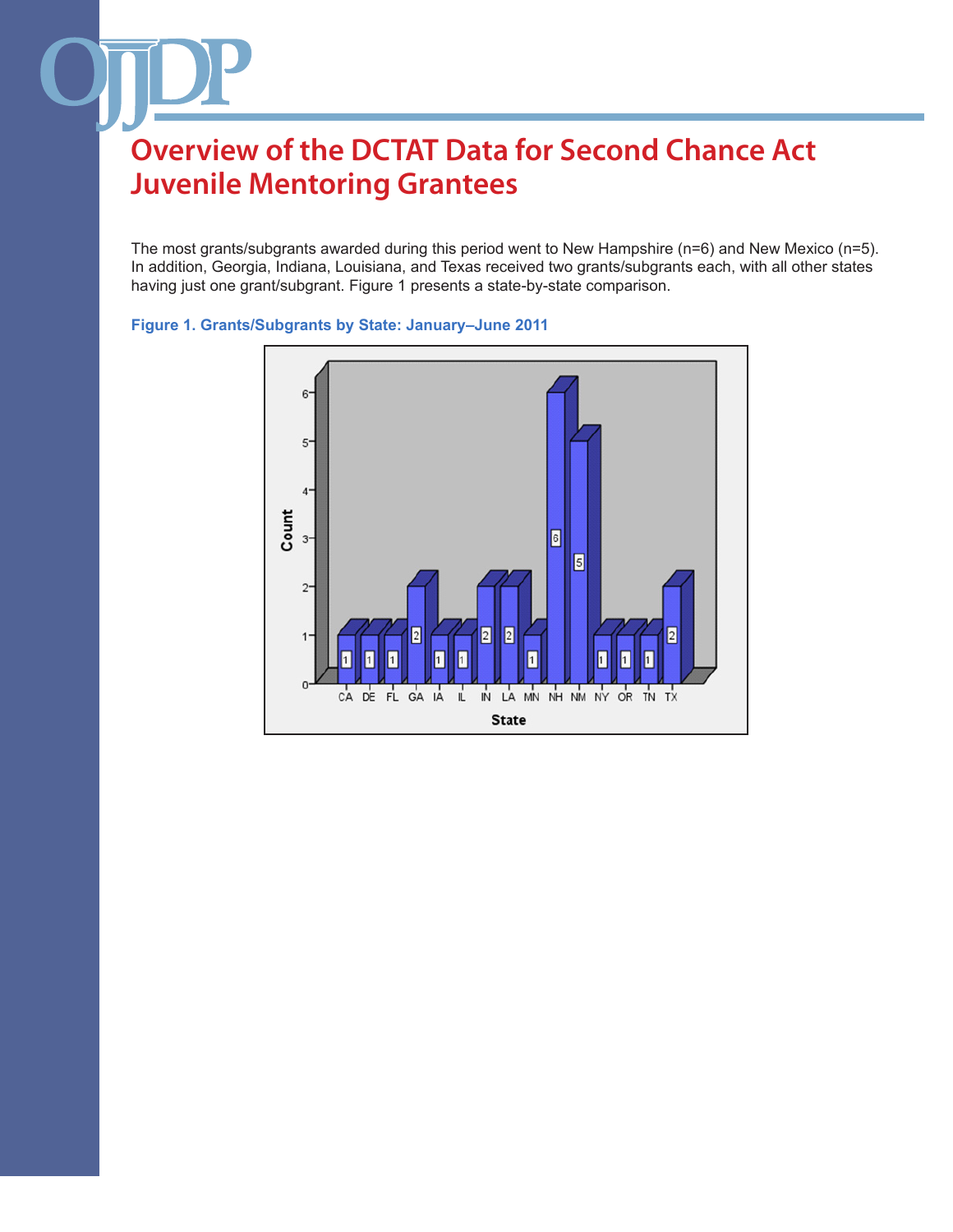Analysis of implementing agencies for this period revealed that the largest numbers of programs were implemented by nonprofit, community-based organizations (78.6 percent). Faith-based organizations, school/ other educational types, and units of local government each represent 3.6 percent of reported implementing organization types (see Figure 2).



### **Figure 2. Implementing Agency Type: January–June**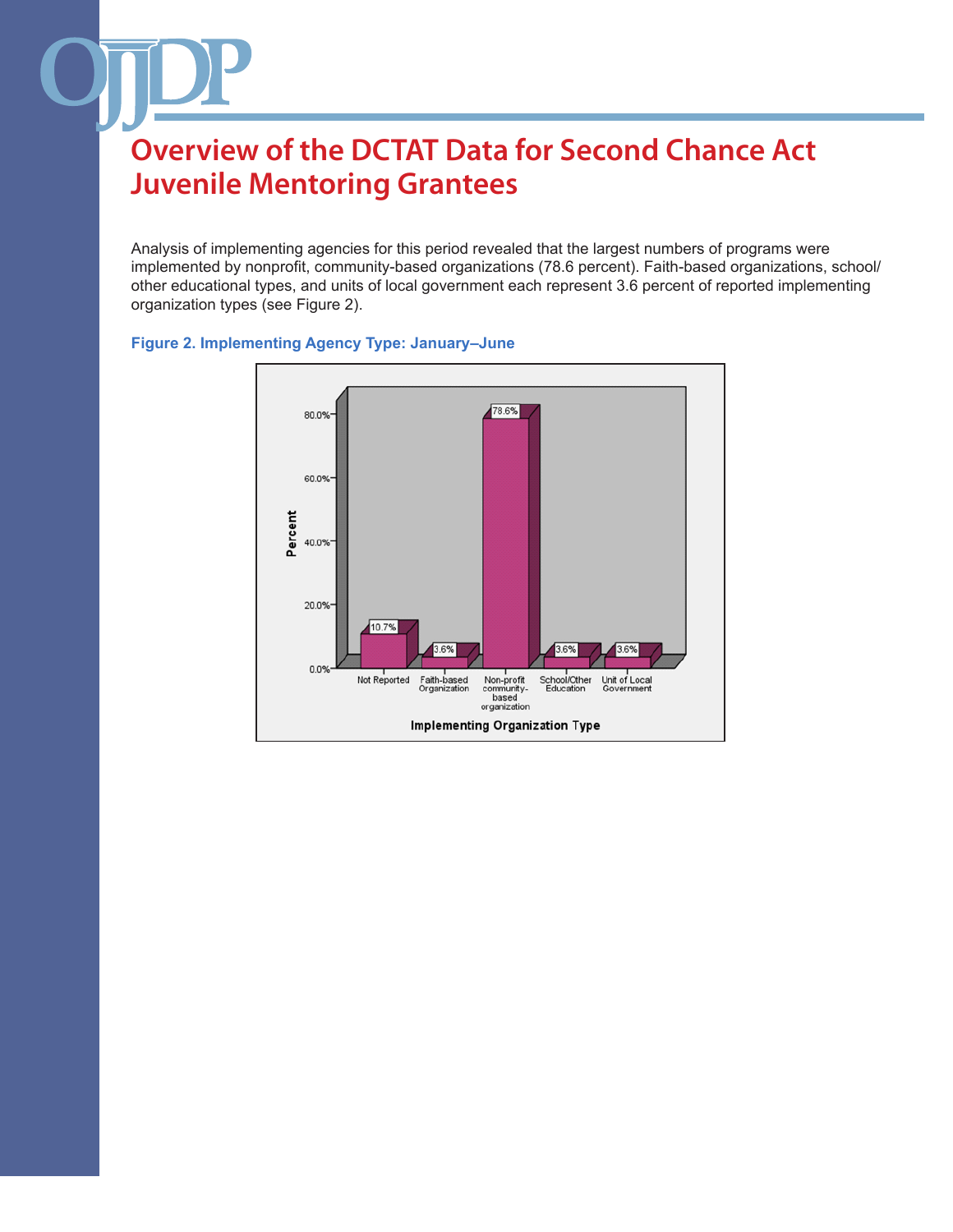Table 4 provides an aggregate of demographic data during the January–June 2011 reporting period. More specifically, the numbers below represent the population actually served by SCA Mentoring grantees during their project period. Targeted services include any services or approaches specifically designed to meet the needs of the population (e.g., gender-specific, culturally based, and developmentally appropriate services).

#### **Table 4. Target Population: January–June 2011**

|                       | <b>Population</b>                          | <b>Number of Grantees Who Served</b><br><b>This Group During the Project</b><br><b>Period</b> |
|-----------------------|--------------------------------------------|-----------------------------------------------------------------------------------------------|
| <b>RACE/ETHNICITY</b> | American Indian/Alaskan Native             | 3                                                                                             |
|                       | Asian                                      | 1                                                                                             |
|                       | <b>Black/African American</b>              | 19                                                                                            |
|                       | Hispanic or Latino (of any race)           | 17                                                                                            |
|                       | Native Hawaiian and Other Pacific Islander | $\overline{0}$                                                                                |
|                       | Other Race                                 | 3                                                                                             |
|                       | White/Caucasian                            | 16                                                                                            |
|                       | Youth population not served directly       | $\mathbf 0$                                                                                   |
| <b>JUSTICE</b>        | At-Risk Population (no prior offense)      | $\overline{7}$                                                                                |
|                       | <b>First Time Offenders</b>                | 18                                                                                            |
|                       | <b>Repeat Offenders</b>                    | 20                                                                                            |
|                       | Sex Offenders                              | 8                                                                                             |
|                       | <b>Status Offenders</b>                    | 9                                                                                             |
|                       | <b>Violent Offenders</b>                   | 13                                                                                            |
|                       | Youth population not served directly       | $\mathbf{0}$                                                                                  |
| <b>GENDER</b>         | Male                                       | 24                                                                                            |
|                       | Female                                     | 21                                                                                            |
|                       | Youth population not served directly       | $\mathbf 0$                                                                                   |
| <b>AGE</b>            | $0 - 10$                                   | $\mathbf{0}$                                                                                  |
|                       | $11 - 18$                                  | 25                                                                                            |
|                       | Over 18                                    | 5                                                                                             |
|                       | Youth population not served directly       | $\mathbf{0}$                                                                                  |
| <b>GEO</b>            | Rural                                      | 15                                                                                            |
|                       | Suburban                                   | 11                                                                                            |
|                       | <b>Tribal</b>                              | $\mathbf{1}$                                                                                  |
|                       | Urban                                      | 17                                                                                            |
|                       | Youth population not served directly       | $\overline{0}$                                                                                |
| <b>OTHER</b>          | <b>Mental Health</b>                       | 16                                                                                            |
|                       | <b>Substance Abuse</b>                     | 18                                                                                            |
|                       | Truant/Dropout                             | 16                                                                                            |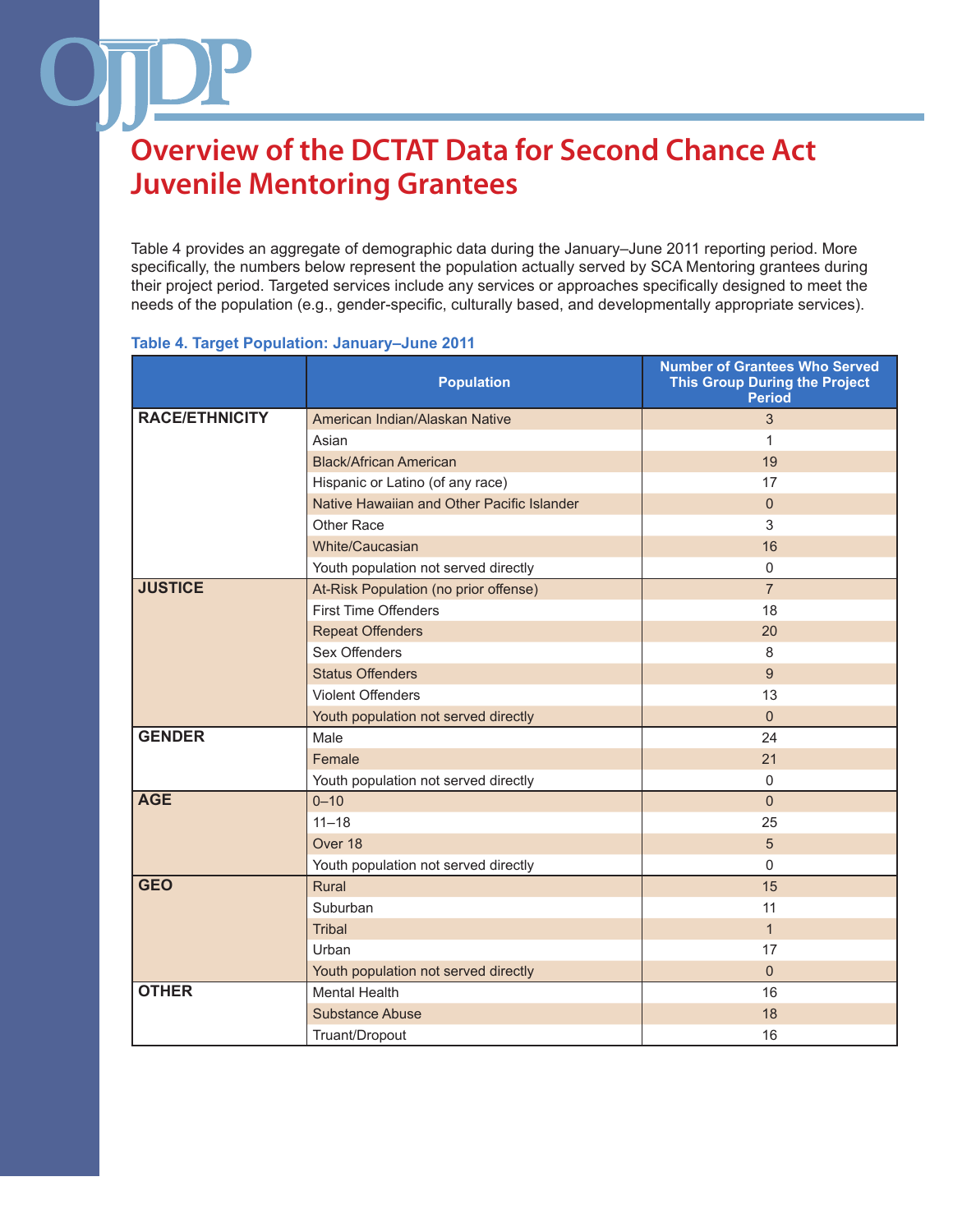#### **2. Analysis of Core Measures**

During the January–June 2011 reporting period, 86 percent of grantees had implemented evidence-based programs and practices (Figure 3), which amounted to almost \$9 million (\$8,871,642).

**Figure 3. Percentage of Evidence-Based Programs/Practices: January–June 2011** 



As shown in Figure 4, the number of evidence-based programs and practices implemented has more than doubled since the initial reporting period. Of the 14 organizations from the first two reporting periods, 10 (71.43 percent) implemented evidence-based programs. The remaining four (28.57 percent) did not implement evidence-based practices. For the current reporting period, of the 28 reporting organizations, 24 (86 percent) implemented evidence-based programs. It should also be noted that the eight reporting subgrantees are incorporated in these data, and that those eight organizations are part of the 24 (86 percent) organizations that implemented evidence-based programs.

#### **Figure 4. Evidence-Based Programs/Practices: All Reporting Periods**

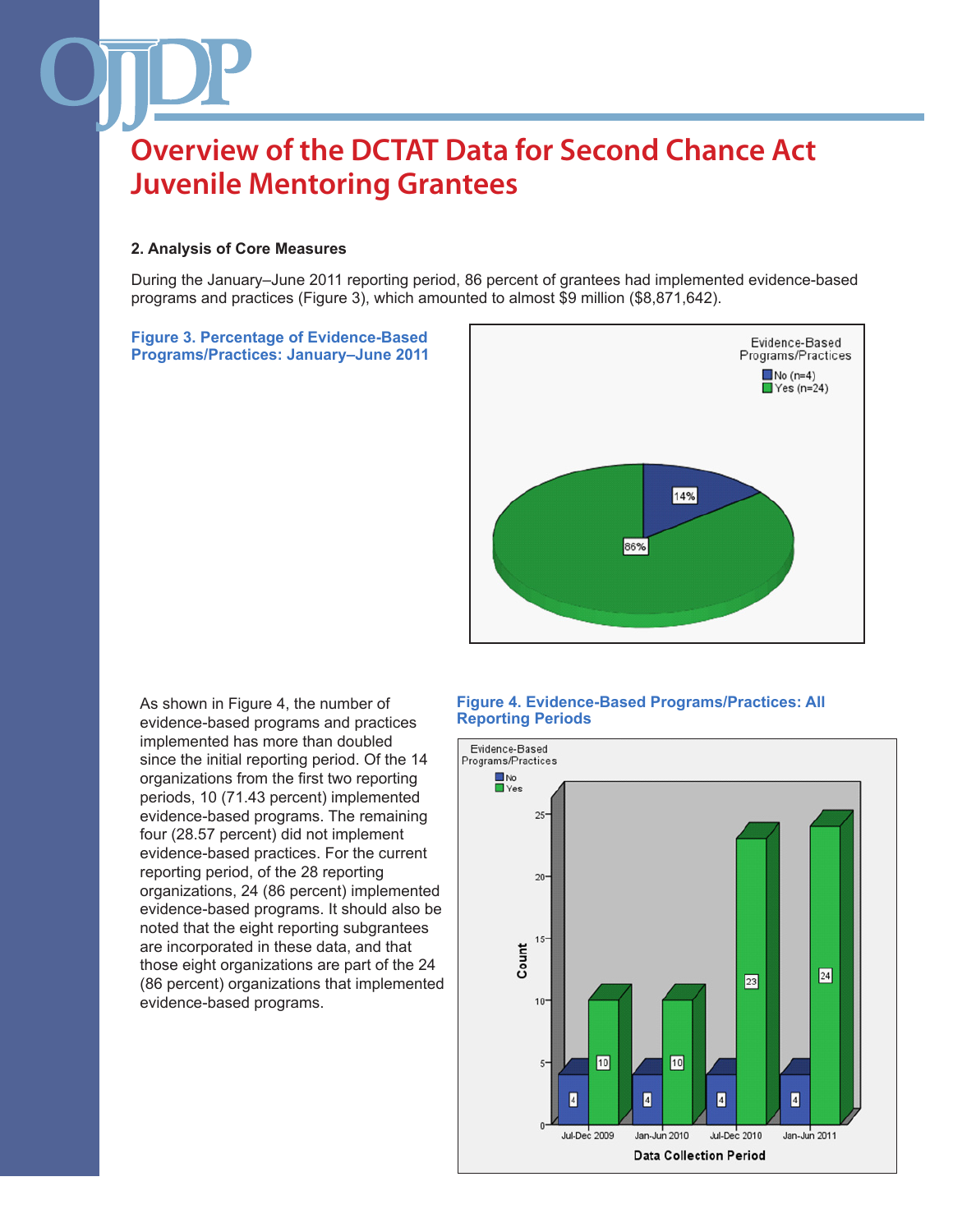The next section provides an aggregate of data for the performance indicators. As shown in Table 5, below, 842 youth participated in mentoring programs during the reporting period. Of these youth, 678 (81 percent) were served using an evidence-based model or program. In addition, 93 out of the eligible 152 program youth (61 percent) completed program requirements.

Performance indicators about the program mentors also were collected. During this reporting period, 246 new program mentors were recruited. Of the 291 mentors who received training, 228 (78 percent) successfully completed the training. Furthermore, 92 percent of mentors reported an increase in program knowledge. Of the 332 mentors in the program during the reporting period, 290 (87 percent) remained active mentors.

Collaboration with active partners also leads to the success of mentoring programs, and 100 percent of mentoring programs reported having active partners during this reporting period.

| <b>Performance Indicator</b>                                                                   | <b>Number of Youth</b>     |                                                  |                |
|------------------------------------------------------------------------------------------------|----------------------------|--------------------------------------------------|----------------|
| No. of program youth served during reporting<br>period                                         | 842                        |                                                  |                |
| No. of program youth served using an evidence-<br>based model or program                       | 678                        |                                                  |                |
| No. of program mentors recruited                                                               | 246                        |                                                  |                |
| <b>Performance Indicator</b>                                                                   | <b>Total Number</b>        | <b>Completed</b>                                 | <b>Percent</b> |
| No. and percent of program youth completing<br>program requirements                            | 152                        | 93                                               | 61%            |
| No. and percent of program mentors successfully<br>completing training during reporting period | 291                        | 228                                              | 78%            |
| No. and percent of trained program mentors with<br>increased knowledge of program area         | 295                        | 271                                              | 92%            |
| <b>Performance Indicator</b>                                                                   | <b>Total Number</b>        | <b>Active</b>                                    | <b>Percent</b> |
| Mentor retention rate                                                                          | 332 mentors                | 290 active<br>mentors                            | 87%            |
| Percent of mentoring programs with active part-<br>ners                                        | 39 mentoring pro-<br>grams | 39 mentoring<br>programs with<br>active partners | 100%           |

#### **Table 5. Performance Indicators: January–June 2011**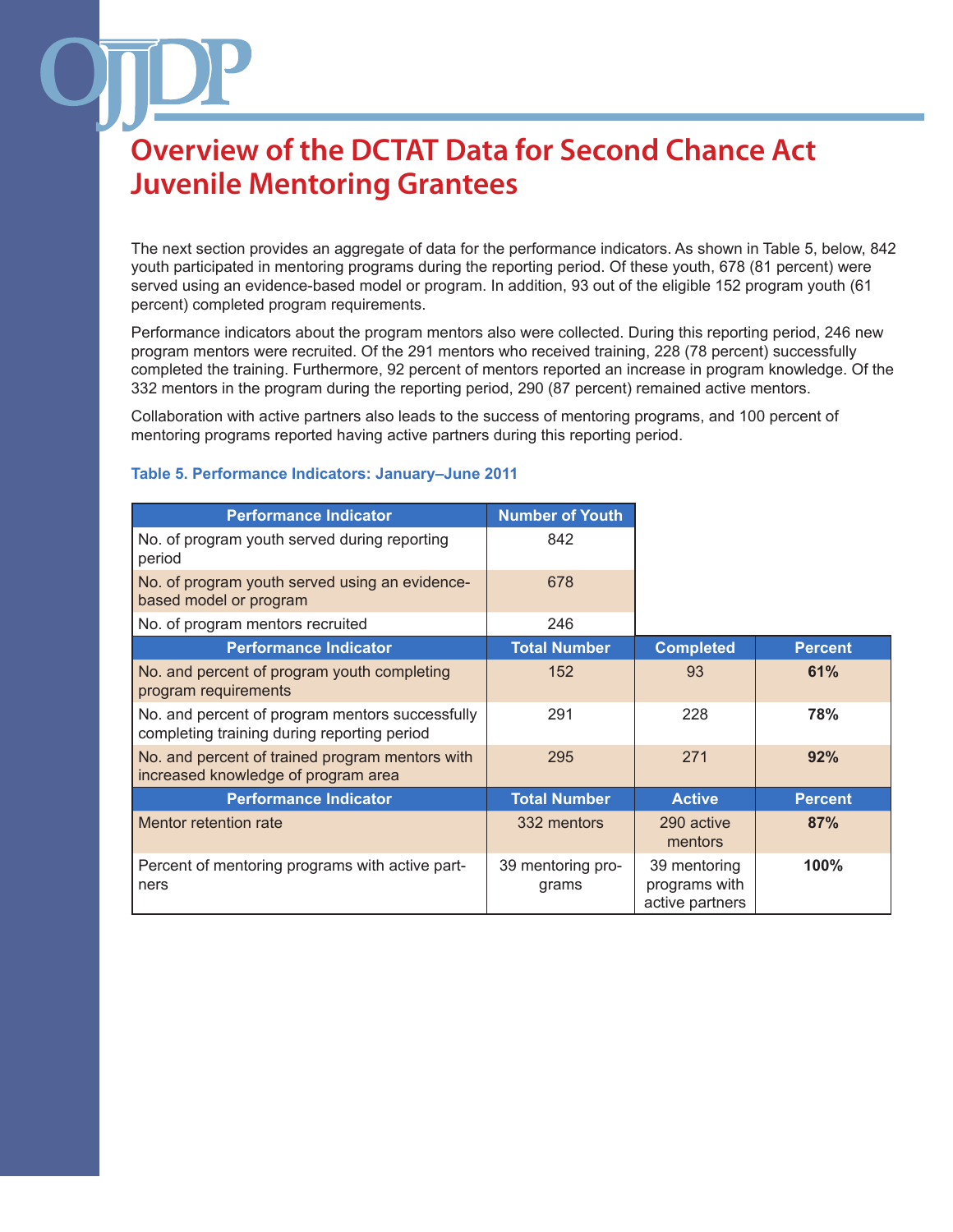The success of the SCA Mentoring Grants Program is largely dependent on the reoffending rates of the program youth. Technical violations and actual NEW adjudications are measured separately to give a better understanding of the population being served by the grant. As shown in Table 6, for this reporting period, 284 youth were tracked for technical violations. Of those, 15 were committed to a juvenile residential facility, and 11 received some other sentence as a result of a technical violation this period.

Long-term measurement of technical violations indicated that 14 youth completed the program 6 to 12 months ago and were tracked for technical violations during the reporting period. Of those, 3 were committed to a juvenile residential facility and 5 received some other sentence as the result of a technical violation.

### **Table 6. Technical Violation Indicators: January–June**

| <b>Performance Indicator</b>                                                                                                                                                     | <b>No. of Youth</b> | % of Youth Committing<br><b>Technical Violations</b> |
|----------------------------------------------------------------------------------------------------------------------------------------------------------------------------------|---------------------|------------------------------------------------------|
| No. of program youth tracked for technical violations during reporting<br>period (short-term)                                                                                    | 284                 |                                                      |
| No. of program youth committed to a juvenile residential facility as a<br>result of a technical violation during reporting period                                                | 15                  | 5%                                                   |
| No. of youth sentenced to adult prison as a result of a technical<br>violation during reporting period                                                                           | $\Omega$            | 0%                                                   |
| No. of youth who received some other sentence as a result of a<br>technical violation during reporting period                                                                    | 11                  | 4%                                                   |
| <b>Total</b>                                                                                                                                                                     | 26/284              | 9%                                                   |
| <b>Performance Indicator</b>                                                                                                                                                     | <b>No. of Youth</b> | % of Youth Committing<br><b>Technical Violations</b> |
| No. of program youth who exited program 6-12 months ago and were<br>tracked for technical violations during reporting period (long-term)                                         | 14                  |                                                      |
| No. of program youth who exited program 6-12 months ago and were<br>committed to a juvenile residential facility as a result of a technical<br>violation during reporting period | 3                   | 21%                                                  |
| No. of youth who exited program 6-12 months ago and were<br>sentenced to adult prison as a result of a technical violation during<br>reporting period                            | $\Omega$            | 0%                                                   |
| No. of youth who exited program 6-12 months ago and received some<br>other sentence as a result of a technical violation during reporting<br>period                              | 5                   | 36%                                                  |
|                                                                                                                                                                                  |                     |                                                      |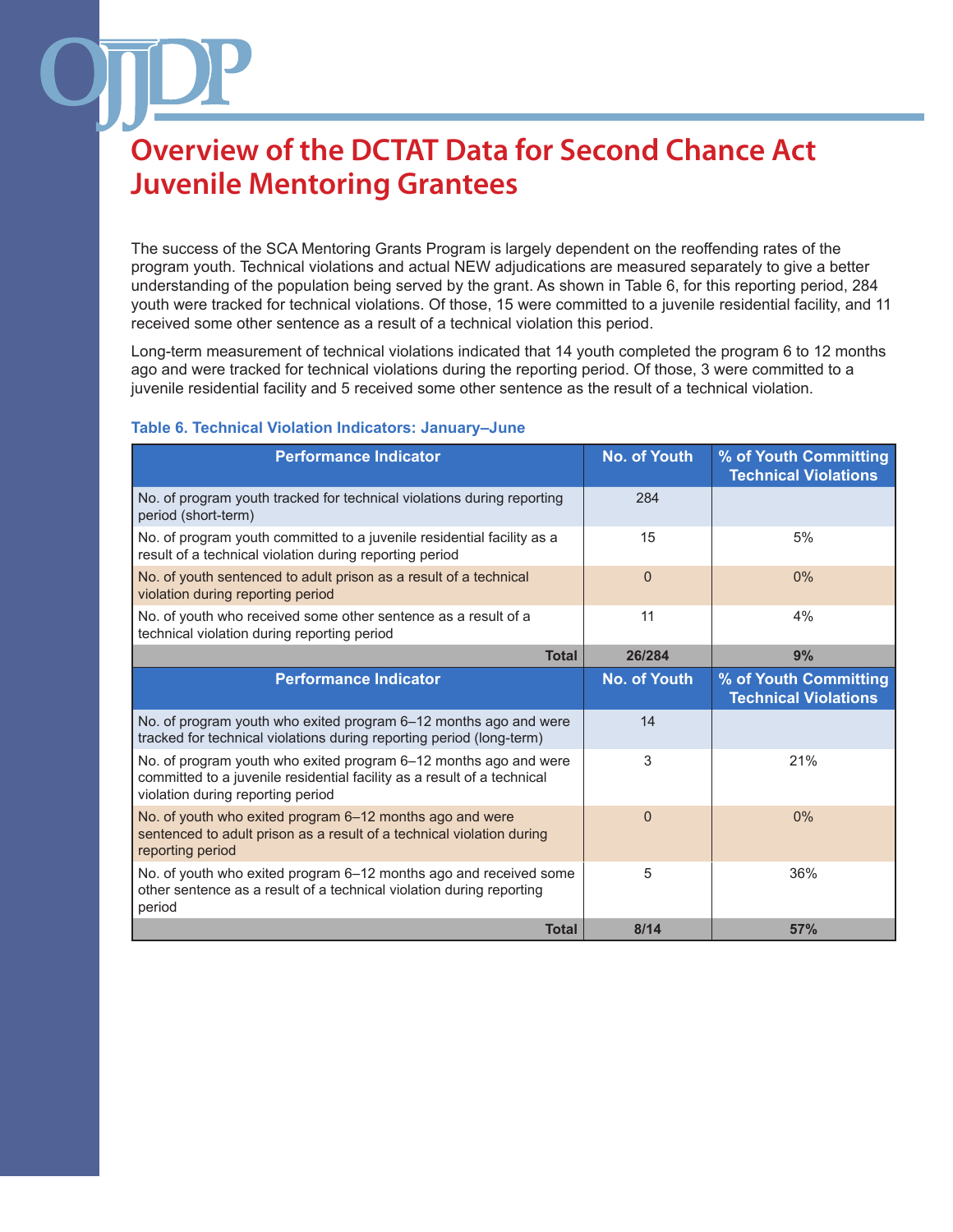As shown in Table 7, of the 583 program youth who were tracked for adjudications during this reporting period, 18 (3 percent) were committed to a juvenile residential facility as the result of a new adjudication. In addition, 11 were given some other sentence as the result of a new adjudication this period.

For this long-term recidivism measure, 43 youth had completed the program 6 to 12 months ago and were tracked for new adjudications during this reporting period. Of those, 8 (19 percent) were recommitted to a juvenile residential facility as the result of a new adjudication, and 4 were given some other sentence.

### **Table 7. Recidivism Indicators: January–June 2011**

| <b>Performance Indicator</b>                                                                                                                                                          | <b>Number of</b><br><b>Youth</b> | % of Recidivists |
|---------------------------------------------------------------------------------------------------------------------------------------------------------------------------------------|----------------------------------|------------------|
| No. of program youth tracked for adjudications during reporting period<br>(short-term)                                                                                                | 583                              |                  |
| No. of program youth committed to a juvenile residential facility as the<br>result of a new adjudication during reporting period                                                      | 18                               | 3%               |
| No. of youth sentenced to adult prison as the result of a new<br>adjudication during reporting period                                                                                 | $\overline{0}$                   | 0%               |
| No. of youth given some other sentence as the result of a new<br>adjudication during reporting period                                                                                 | 11                               | 2%               |
| <b>Total</b>                                                                                                                                                                          | 29/583                           | 5%               |
| <b>Performance Indicator</b>                                                                                                                                                          | <b>Number of</b><br><b>Youth</b> | % of Recidivists |
| No. of program youth who exited program 6-12 months ago and were<br>tracked for new adjudications during reporting period (long-term)                                                 | 43                               |                  |
| No. of program youth who exited the program 6-12 months ago and<br>were recommitted to a juvenile residential facility as the result of a new<br>adjudication during reporting period | 8                                | 19%              |
| No. of youth who exited program 6-12 months ago and were<br>sentenced to adult prison as the result of a new adjudication during<br>reporting period                                  | $\Omega$                         | 0%               |
| No. of youth who exited program 6-12 months ago and were given<br>some other sentence as the result of a new adjudication during<br>reporting period                                  | 4                                | 9%               |
| <b>Total</b>                                                                                                                                                                          | 12/43                            | <b>28%</b>       |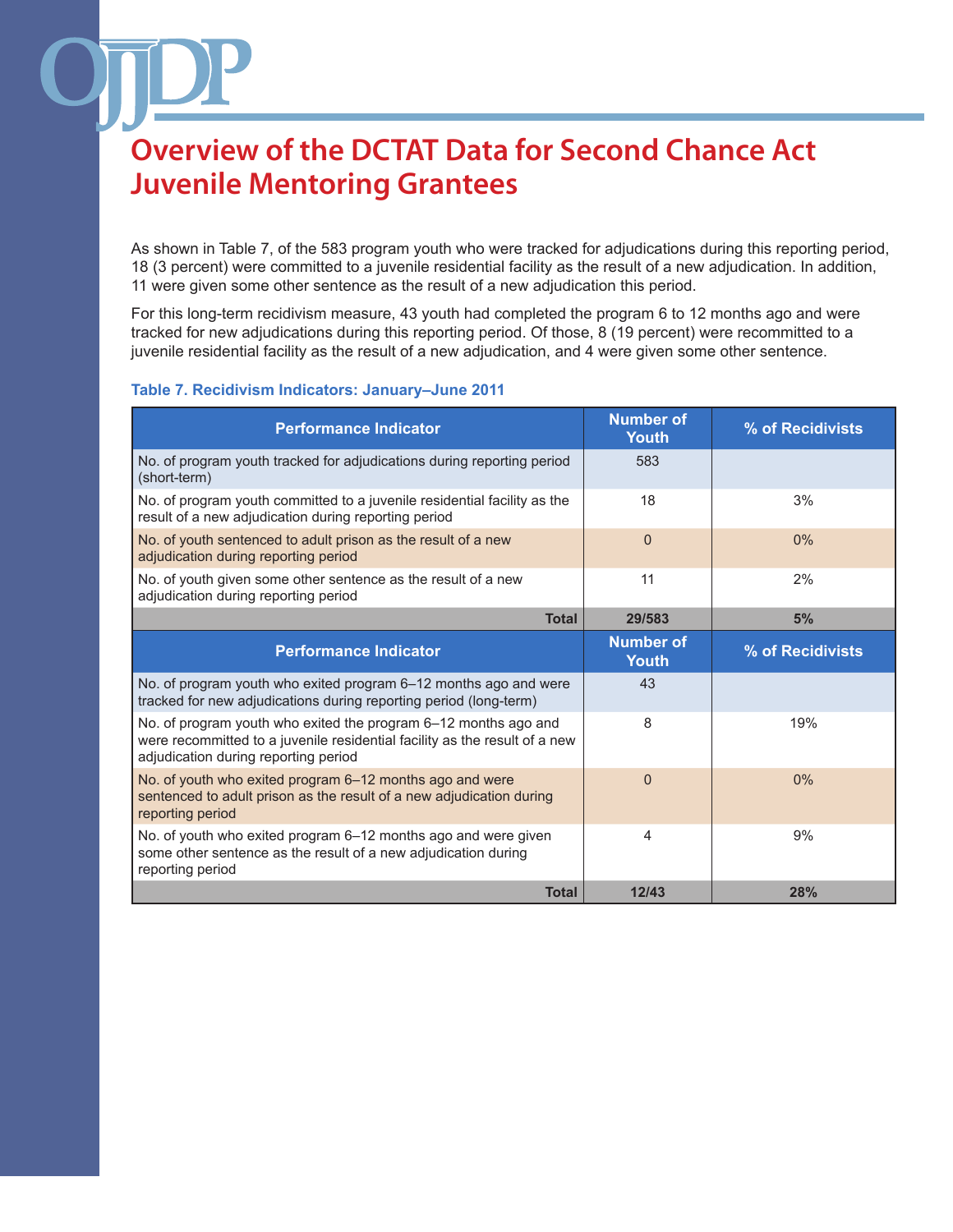Table 8 displays the percentages of youth who exhibited improvement in selected target behaviors (short-term). One individual successfully earned a GED during the reporting period. Participating youth also exhibited the most improvement in perception of social support (85 percent), social competence (84 percent), and substance use (78 percent).

| <b>Target Behavior</b>       | <b>No. of Youth</b><br><b>Receiving Services for</b><br><b>Behavior</b> | <b>No. of Youth with</b><br><b>Noted Behavioral</b><br><b>Change</b> | <b>Percentage of Youth</b><br>with Noted Behavioral<br>Change |
|------------------------------|-------------------------------------------------------------------------|----------------------------------------------------------------------|---------------------------------------------------------------|
| Social Competence            | 218                                                                     | 184                                                                  | 84%                                                           |
| <b>School Attendance</b>     | 344                                                                     | 185                                                                  | 54%                                                           |
| <b>GPA</b>                   | 278                                                                     | 135                                                                  | 49%                                                           |
| <b>GED</b>                   |                                                                         | 1                                                                    | 100%                                                          |
| Perception of Social Support | 234                                                                     | 199                                                                  | 85%                                                           |
| <b>Family Relationships</b>  | 121                                                                     | 67                                                                   | 55%                                                           |
| <b>Antisocial Behavior</b>   | 431                                                                     | 247                                                                  | 57%                                                           |
| <b>Substance Use</b>         | 63                                                                      | 49                                                                   | 78%                                                           |
| Gang-Resistance Involvement  | NR <sup>*</sup>                                                         | <b>NR</b>                                                            | $0\%$                                                         |
| <b>Total</b>                 | 1.690                                                                   | 1.067                                                                | 63%                                                           |

### **Table 8. Target Behaviors: January–June 2011**

\*NR=No valid data reported for the period.

### **3. Narrative Response Data**

#### *Program Goals Accomplished: January–June 2011*

SCA Mentoring grantees revealed numerous accomplishments during this reporting period. One of the most important achievements was the overall successful connection of the mentors to the program youth. For example, the Boys & Girls Clubs of Buffalo noted how their mentors' ability to connect with the youth has truly affected the function and sustainability of the program. Their youth have had many success stories because of this strong connection.

Improving the youths' outlook on the job market and career possibilities has been a major accomplishment. The Boys & Girls Clubs of Buffalo continued its partnership with Old Navy and Buffalo State College to expose the youth to various career fields and job opportunities. Community partnerships such as these enable grantees to increase and sustain their attendance by keeping the youth engaged. Similarly, Big Brothers Big Sisters Columbia Northwest (BBBSCNW) made significant progress in solidifying its partnership with the Oregon Youth Authority (OYA) and its county juvenile justice system.

The Kennedy Center of Louisiana hosted a mentor appreciation banquet, a mentee essay contest, and a job fair. In addition, the organization's case managers teach life skills and provide counseling to its mentees and their families, and the youth report feeling less anxious and upset about life circumstances and family relations. Serve Our Youth Network also reported numerous accomplishments, including hosting an open house/game night at Polk County Youth Services to expose potential mentors to the youth it serves in the local juvenile detention center. The program is now called Second Chance TEAMs Mentoring. (TEAM stands for Training, Encouragement, Advocacy and Mentoring— the program's core components). Serve Our Youth Network's mentoring will be on-site with a team of four adult mentors. The group will have up to four mentees. Each